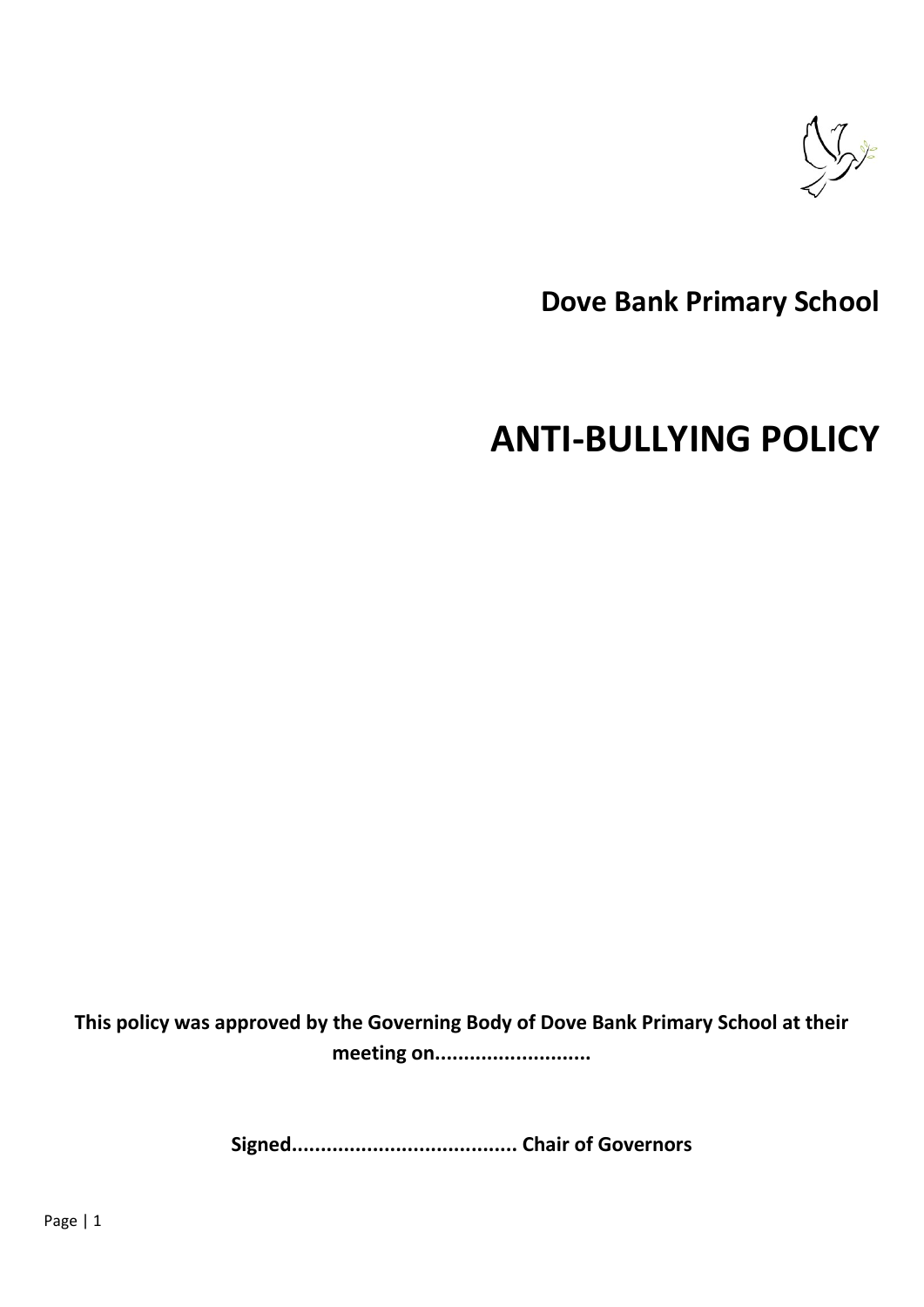#### **Introduction**

Bullying in all of its manifestations, towards children or adults is completely unacceptable and will not be tolerated at Dove Bank Primary School.

# **Aims & Objectives**

Under the aims of this policy we have high expectations to prevent or eradicate any form of bullying from our community thereby:

- Providing a safe, secure and inclusive learning environment for all with a strong sense of community and good standards of behaviour.
- Ensuring a friendly, supportive atmosphere in which all learners can develop their full potential.
- Fostering the positive values, attitudes and skills that learners need to be confident, healthy, well-adjusted and responsible community members.

This policy is intended to:

- Raise the awareness of the school community about the school's stance towards bullying behaviour.
- Provide strategies for preventing, de-escalating or stopping any continuation of harmful behaviour promptly and consistently.
- Safeguard pupils who are experiencing bullying and to trigger sources of support.
- Help build an anti-bullying ethos in the school.

# **What Is Bullying?**

DFE guidance defines bullying as actions that are meant to be hurtful and which happen on a regular basis. Bullying can be direct such as physical bullying (hitting, damage to belongings etc.), direct verbal (threats, insults, nasty teasing) indirect (cyber bullying, rumours, social exclusion, being ignored and not spoken to).

# **Our school's definition of bullying**

Dove Bank Primary School defines Bullying as *'An abuse of power by an individual or group, through repeated hurtful or aggressive behaviour, that intentionally hurts another individual or group either physically or emotionally'.*

With the pupils we use the following simple definition:

# **Several Times On Purpose – STOP! Start Telling Other People – STOP!**

# **Types of Bullying**

We recognise that there are four main types of bullying: physical, verbal, emotional and cyber.

- Physical -pushing, kicking, hitting, punching or any use of violence or threatening behaviour
- Verbal- name-calling, sarcasm, spreading rumours, persistent teasing
- Emotional-being unfriendly, threatening, tormenting (e.g. hiding books, threatening gestures), ridicule, humiliation, exclusion from groups or activities
- Cyber all areas of internet and wireless technology, such as email and internet chat room misuse, mobile threats by text messaging and calls, misuse of associated technology i.e. camera and video facilities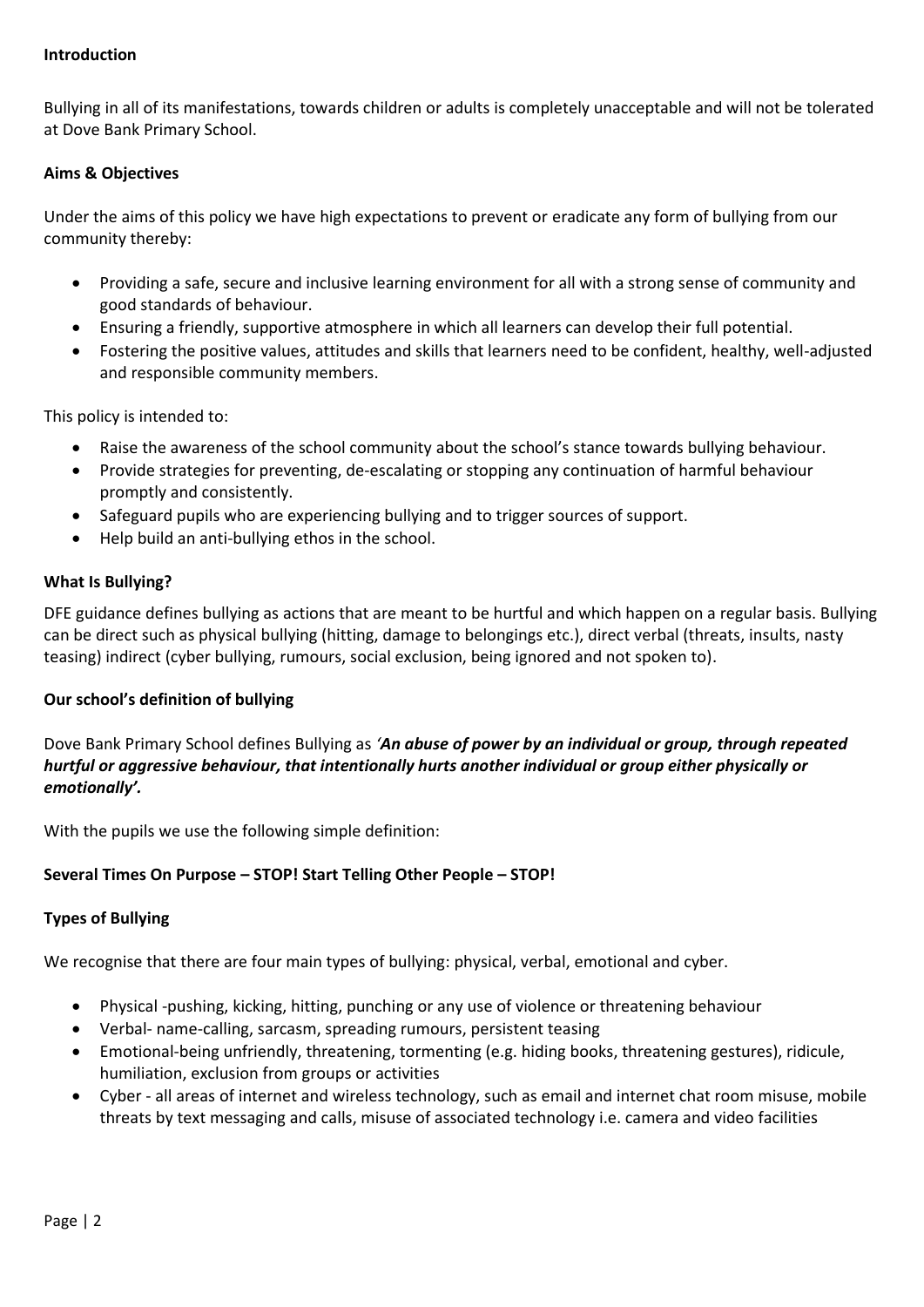The reasons for these types of bullying may be related to the following:

- Racist- racial taunts, graffiti, gestures related to race, religion or culture
- Sexual-unwanted physical contact or sexually abusive comments
- Homophobic or Biphobic offensive remarks or behaviour because of, or focussing on the issue of sexual orientation
- Bullying related to appearance or health conditions
- Sexist Sexist remarks, offensive stereotyping or belittling of a person's sex.
- Transphobic Making someone unhappy who may not be perceived as conforming to typical gender norms
- Disability Physical, verbal, emotional abuse of a person because of their disability or special educational needs (SEN).
- Religious Offensive remarks made about an individual's faith or religion
- Bullying behaviour related to home circumstances

# **Bullying is not …**

It is important to understand that bullying is not the odd occasion of 'falling out'.

Children are naturally sociable; it is vital for them to select and build friendships. The making and breakdowns of friendships are an important part of growing up. When children 'fall out' they can say and do things because they are upset. It is essential to teach children the skills to repair relationships and enable them to utilise these. If as adults we intervene too readily to help rebuild our children's friendships on their behalf, our children may not develop the necessary social skills.

Occasionally situations go beyond broken friendships or minor differences and on these occasions adult intervention may be necessary. It may not be bullying when people of roughly the same strength (including social strength) have a disagreement or physical altercation. It is not bullying when a member of staff corrects a child in line with school policies, vision aims and values.

# **Signs and Symptoms**

A child may indicate by signs or behaviour that he or she is being bullied. Adults should be aware of these possible signs and that they should investigate if a child:

- is frightened of walking to or from school
- doesn't want to go on the school / public bus and begs to be driven to school
- changes their usual routine
- is unwilling to go to school (school phobic)
- begins to truant
- becomes withdrawn anxious, or lacking in confidence
- starts stammering
- attempts or threatens suicide or runs away
- cries themselves to sleep at night or has nightmares
- feels ill in the morning
- begins to do poorly in school work
- comes home with clothes torn or books damaged or has possessions which are damaged or " go missing"
- asks for money or starts stealing money (to pay bully)
- has dinner or other monies continually "lost"
- has unexplained cuts or bruises
- becomes aggressive, disruptive or unreasonable
- is bullying other children or siblings
- stops eating
- is frightened to say what's wrong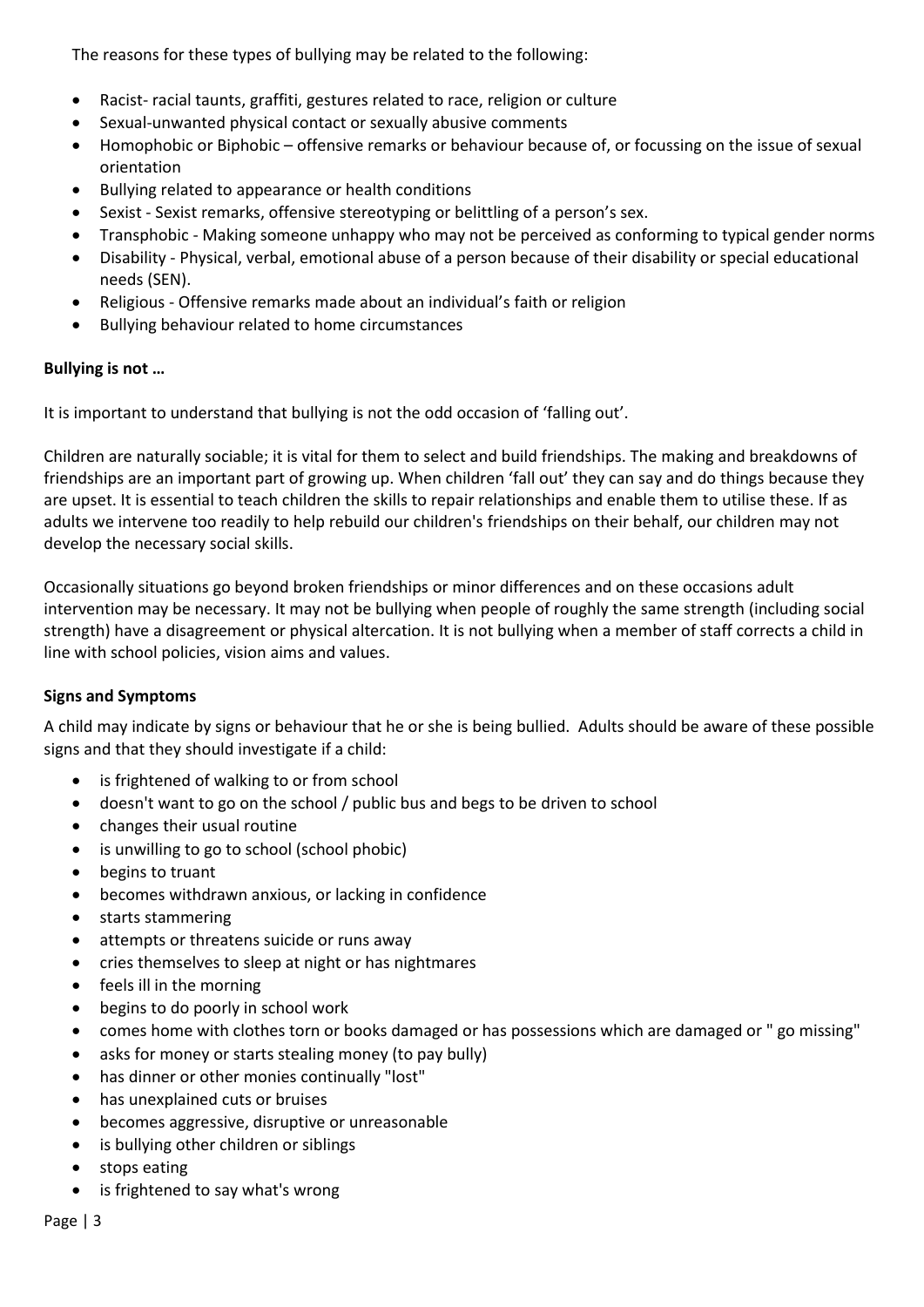- gives improbable excuses for any of the above
- is afraid to use the internet or mobile phone
- is nervous and jumpy when a cyber-message is received

# **How do you know if an adult/member of staff is a target of bullying?**

The person may have a sudden change of behaviour. The target may be absent from work more frequently. Their work may suffer; they may seem withdrawn and unhappy.

These signs and behaviours could indicate other problems, but bullying should be considered a possibility and should be investigated.

# **How can we recognise bullying behaviour?**

A person showing bullying behaviour is likely to have power over others. They may be over-confident, loud and assertive but may also be quiet and manipulative. Sometimes they work alone and sometimes in groups. They may try to scare /intimidate people whether they are children or adults. Often they have a deep sense of insecurity and may therefore try to persuade others to join in with them. They often spread upsetting rumours about people.

# **What to do if you are a victim of bullying (Child)**

- Tell Mr Cheesman (Headteacher) the member of staff with lead responsibility for dealing with bullying
- Tell someone you can trust Parent, grandparent, teacher, teaching assistant, friend, School Council member, brother, sister.
- Try not to show the perpetrator you are upset.
- Stay in a group and avoid areas where bullying can take place.
- Be assertive without being aggressive.
- If you are worried about telling someone that you are being bullied, leave a note in the 'Listen to Me' box.

# **What to do if you are a victim of bullying (Staff/Adult)**

- $\bullet$  Speak to Mr Cheesman lead teacher for dealing with bullying
- Follow the agreed staff protocol and procedures in the Staff Code of Conduct Policy. See terms and conditions of employment.
- Seek union advice.
- Tell someone you can trust family member, colleague, SLT member, Headteacher, governor.
- Try not to appear upset.
- Avoid situations where the bullying can take place; always take a witness.
- Be assertive without being aggressive.

# **What to do if you suspect a child or adult of being a target of bullying**

Silence is the bully's greatest protection. We therefore advise you to:

- Tell/Speak Out. You are not telling tales. Report your concerns to Mr Cheesman.
- If possible take action. Show your disapproval. Take responsibility be a good friend/colleague.
- Don't stand by all people who witness bullying have a responsibility to inform a responsible person. Bystanders will be interpreted as indirect support for the bully.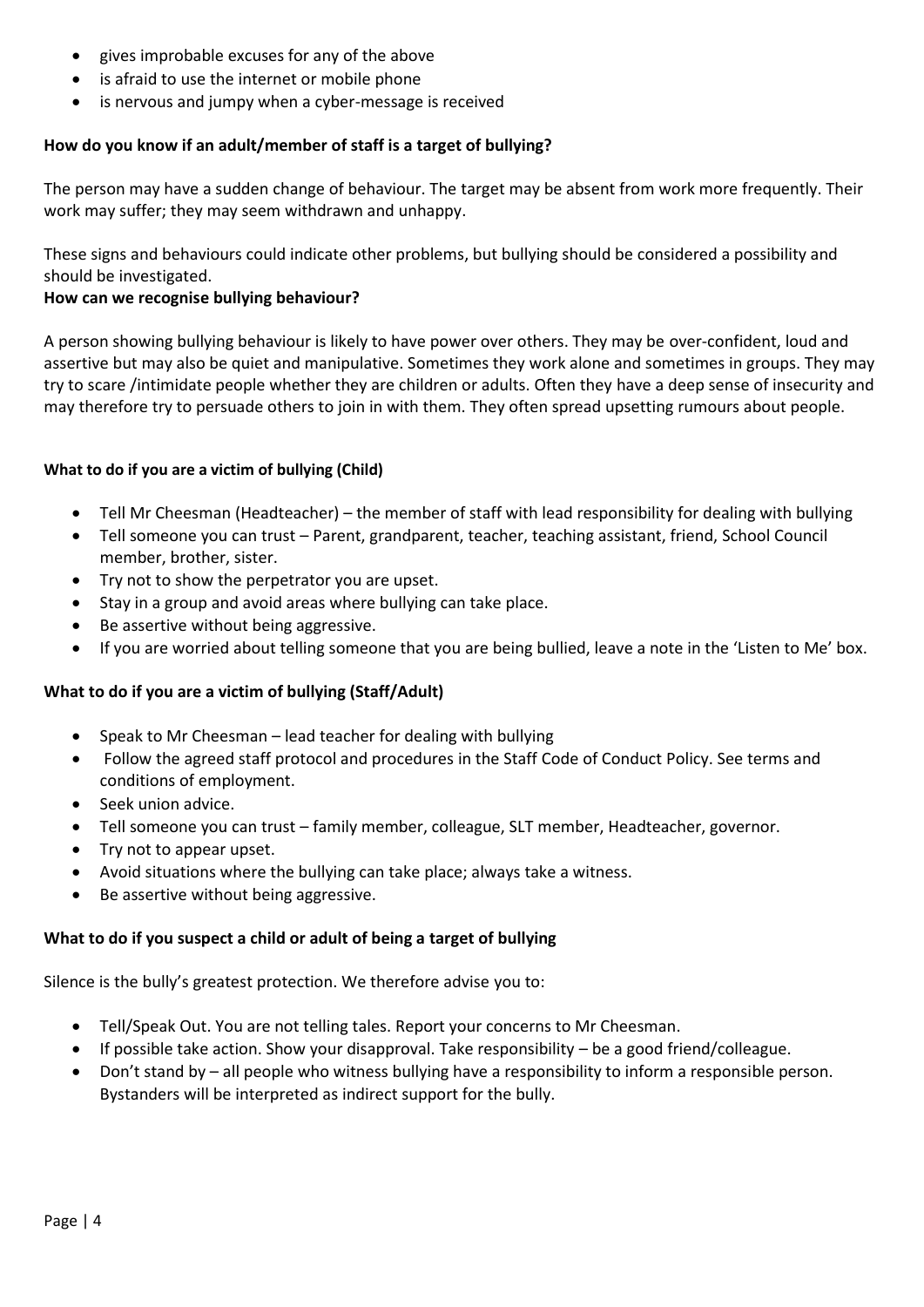# **Procedure for dealing with bullying**

Parents should report any issues of bullying to either their child's class teacher, or directly to Mr Cheesman.

When a disclosure of bullying is made, it will always be treated seriously, with appropriate discretion and carefully investigated. The procedure for dealing with bullying is set out below:

- Where bullying is reported or suspected, the class teacher will initially talk to all children involved to examine the issues. Once the behaviour is identified as bullying the incident should be reported to the Head Teacher. If the report is made directly to Mr Cheesman, then he investigates from the onset, liaising with school staff as necessary.
- The target and perpetrator should be interviewed separately.
- The target's story should be listened to and the pupil reassured that s/he has done the right thing by reporting the situation. Targets of bullying often feel powerless and vulnerable. They may end up believing that they deserve to be bullied. Everything should be done to re-establish the target's self-esteem and selfconfidence.
- The alleged perpetrator should be spoken to and the reasons why s/he has bullied identified. The perpetrator should be helped to recognise his/her unsociable behaviour and given support if necessary to address that behaviour.
- On some occasions it may be possible to sit target and perpetrator down together to discuss their feelings and the reasons why the situation has developed. The problem could then be resolved amicably and/or a compromise reached.
- On other occasions the perpetrator should be told firmly to stop his/her anti-social behaviour immediately and to stay away from the target.
- In all instances, the parents of both parties should be contacted and informed of the situation and the action taken. If appropriate, they should be invited into the school to discuss the matter.
- Follow up meetings with the target should be arranged to find out whether the solution has been effective or not, and the situation should be monitored for 2 weeks. At the end of this monitoring period, parents will again be contacted to check that all is well. If there is a recurrence, the class teacher will again talk to all children concerned and contact with parents will again be made as above.
- A written record is made of every incident of bullying using CPOMS (Child Protection Online Management System). Access to this incident record, as well as an ongoing bullying log, is held by the DSL (Headteacher) and deputy DSL. This is monitored for trends or patterns on a termly basis.
- If necessary, and appropriate, the police will be consulted.

**Class teachers will be responsible for passing on relevant information to teachers on duty and to midday supervisors so that vigilance can be maintained. Relevant feedback would be made to the teacher concerned when appropriate**

**If a class is covered by a short/long term supply cover or temporary contract, the relevant upper/lower school co-ordinator will be involved.**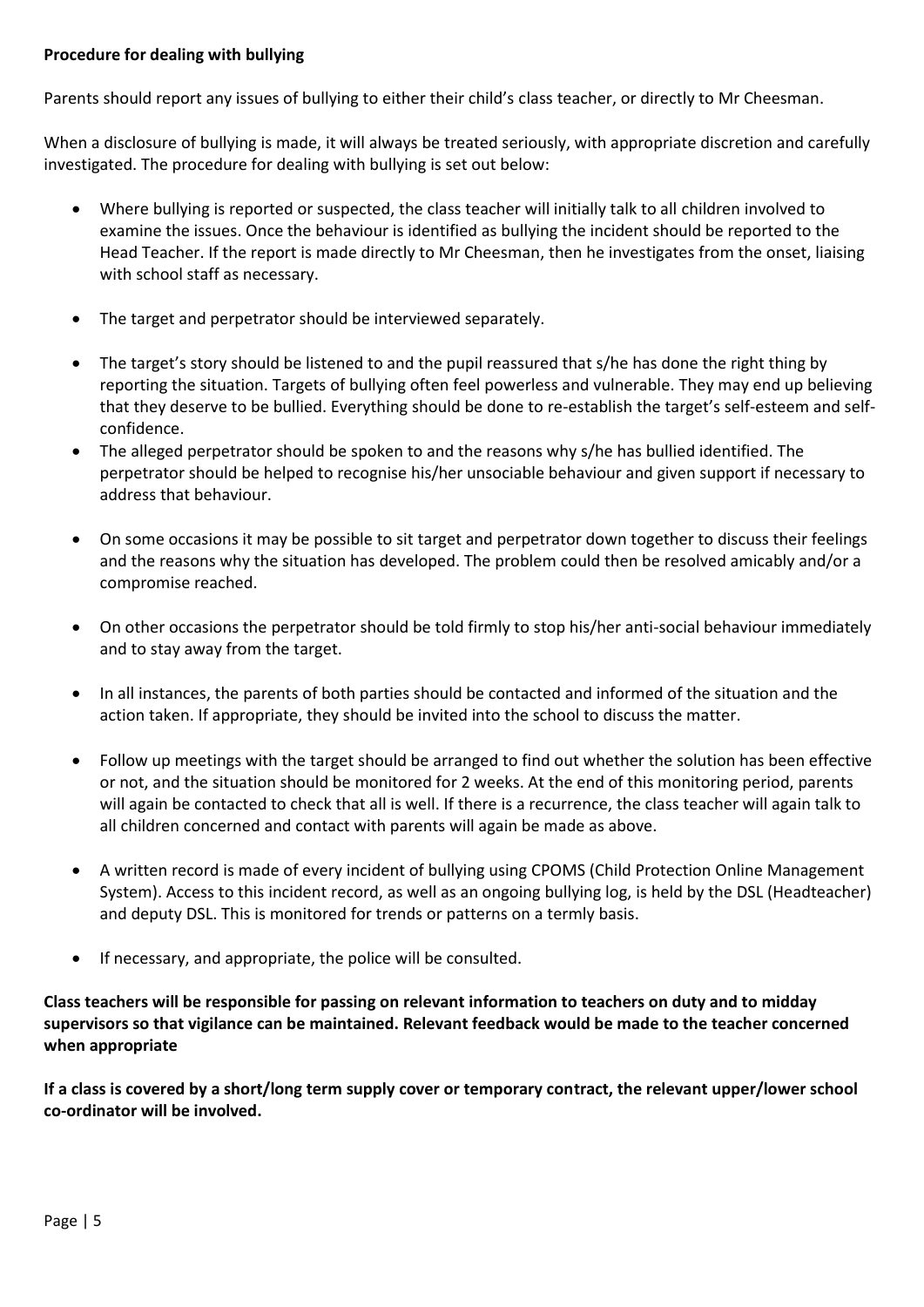# **Sanctions**

Sanctions will be applied fairly, proportionately, consistently and reasonably, taking account of any special educational needs (SEN) or disabilities that pupils may have and taking into consideration the needs of vulnerable children.

Disciplinary penalties have three main purposes namely to:

- Impress on the perpetrator that what he/she has done is unacceptable;
- Deter him/her from repeating that behaviour; and
- Signal to other pupils that the behaviour is unacceptable and deter them from doing it.

Sanctions for bullying are intended to hold pupils who bully to account for their behaviour and ensure that they face up to the harm they have caused and learn from it. They also provide an opportunity for the pupil to put right the harm they have caused.

In most cases the school will therefore follow the Behaviour Policy when enforcing sanctions. Special consideration will be given to the nature of the bullying behaviour when determining the sanctions and involving parents at the earliest opportunity.

Sanctions could include:

- Writing an explanation or apology for the incident
- Withdrawal of break or lunch time privileges so that 'repair' work can be undertaken with the Headteacher to put right the wrong doing
- Discussion with parents with monitoring of behaviour in a behaviour plan/behaviour report card
- Monitored play-times

In extreme circumstances or instances of persistent bullying situations, it may be that the serious clauses within the behaviour policy come into action in terms of fixed term or permanent exclusions.

In conjunction with disciplinary sanctions, there are a range of other strategies that the school will use to combat bullying. These include:

- Engaging with parents promptly when issues of bullying come to light, whether their child is the one being bullied or the one doing the bullying. Schools are legally required to have a complaints procedure and to make parents aware of this procedure.
- Adult mediation services that may be offered by the local authority or by commercial organisations that schools can engage. Mediators work with pupils to try put an end to the bullying and mend relationships.
- Restorative approaches which hold pupils to account for their behaviour and engage with them to agree the actions to be taken to repair the harm caused.
- In some cases it may be necessary to organise circle of friendship situations to support a target (and possibly also the person bullying) to form positive playground relationships.
- Older Anti-Bullying Ambassadors also have training to support and coach individuals about their behaviour choices.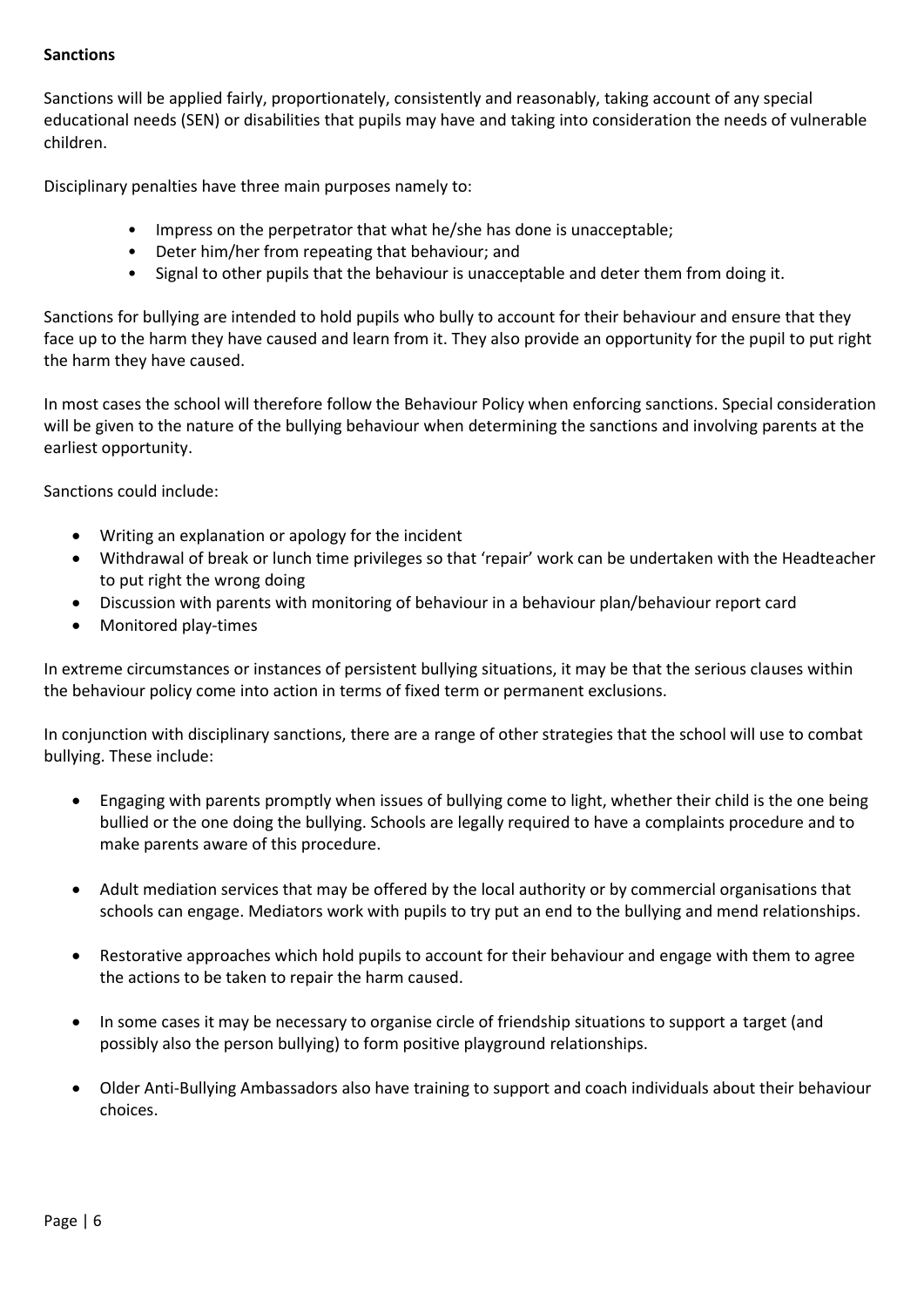# **Continued Support**

As well as immediate short-term monitoring, the school will review, over two or three months, whether the action has prevented recurrence of the bullying and will ensure that the pupil being bullied feels safe again.

Evaluation of school behaviour will form part of the school's ongoing Self Evaluation processes and involve all staff.

# **Employed staff powers to discipline pupils in relation to out of school incidents**

Teachers, and all paid employees, have the statutory authority to discipline pupils whose behaviour is unacceptable; who break school rules or who fail to follow a reasonable instruction (Section 90 and 91 of the Education and Inspection Act 2006).

The school is proactive in respect of bullying or unacceptable conduct which occurs outside the school premises, and reserves the right to discipline pupils based on poor behaviour witnessed by a member of staff or reported to the school by another person. This could include misbehaviour when:

- Taking part in school organised activities, e.g. offsite visits, residential visits, when representing the school at a sporting event
- Travelling to and from school
- Any misbehaviour at any time that could have repercussions for the orderly running of the school, poses a threat to another pupil or member of the public, could adversely affect the reputation of the school and includes misbehaviour online.

Reported incidents are dealt with seriously and in the same way as incidents that happen in school hours where pupils are involved. Parents will be requested to escort their children to and from school under close supervision. In incidents which involve other individuals, other head teachers may be contacted or the police if deemed necessary. Issues involving texting, emailing and social networking sites are also dealt with in the same way.

If the behaviour is criminal or causes threat to a member of the public, the police will always be informed.

# **Preventing Bullying**

We actively pursue a series of preventative strategies to ensure we maintain positive behaviour reinforcement. As a school we use the following systems to prevent bullying from happening:

- In consultation with the School Council, all pupils are given a 'Child Friendly' Anti-Bullying Policy at the start of the academic year, which has been written in a clear and concise way for pupils to understand the key messages promoted within school
- A safe environment is created in each playground through careful adult supervision and the establishment of a 'Peer Mediator' system whereby children can talk to an 'Anti-Bullying Ambassador' from Year 2 or 6 if they have a problem and need help sorting it out. Our 'ABA' team also run assemblies, and regularly meet with the Headteacher to discuss any issues.
- We actively engage pupils by honest discussions in School Council meetings and also involve them in the process of developing and monitoring the school anti-bullying policy.
- Use of opportunities throughout the school calendar and at certain times of the school day to raise awareness of the negative consequences of bullying (e.g. Anti-Bullying Week in November or links with relevant themes as a whole school curricular focus, inclusion in assembly themes when relevant).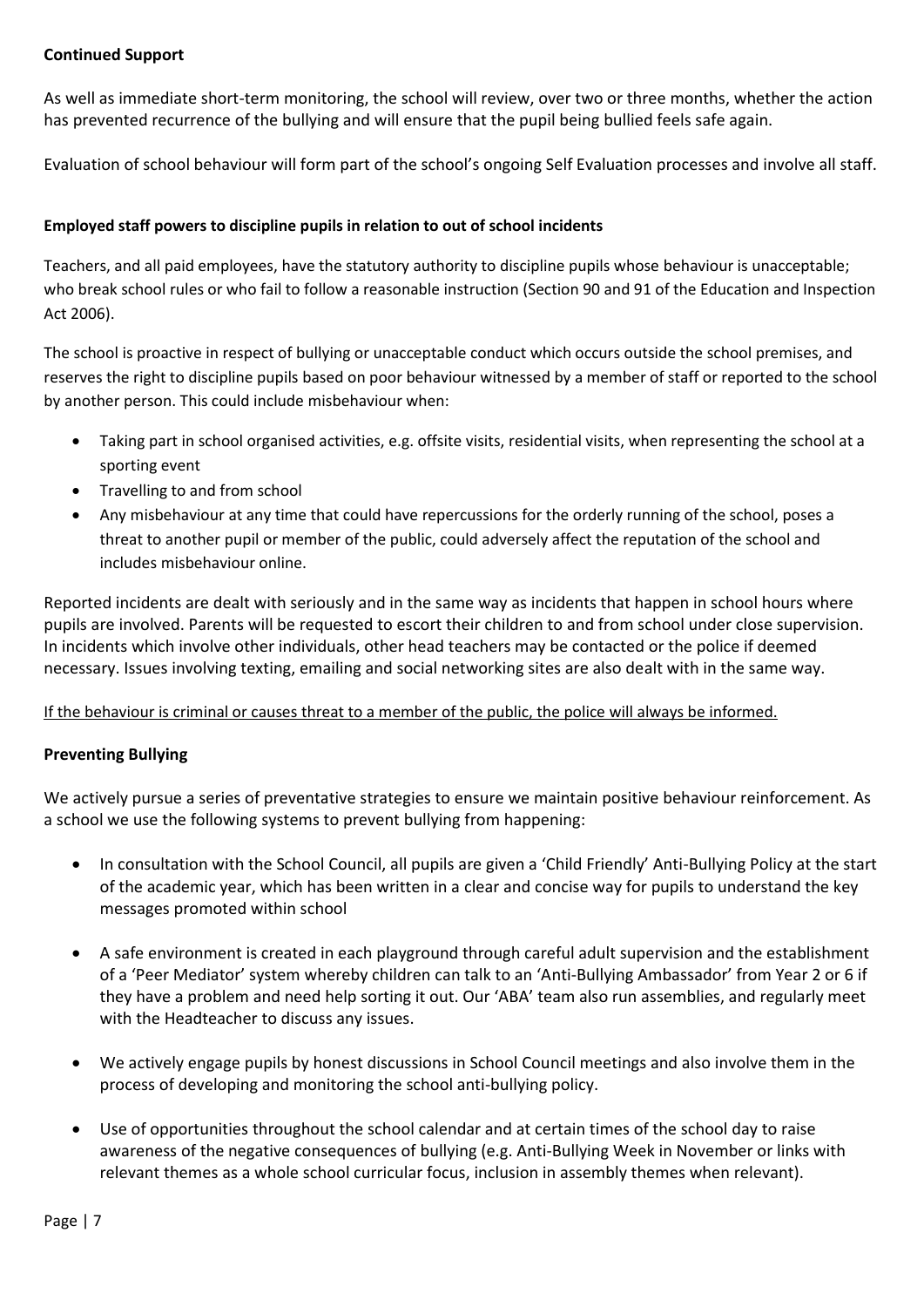- Use of curriculum opportunities include: our whole school plan linking PSHE, citizenship and use of SEAL materials to whole school assembly themes; time-tabled slot for PSHE and circle time activities in each class.
- The school has clear Golden Rules which are explained each term in class and in assembly.
- We regularly reinforce the importance of 'values' through school values assemblies.
- Classes have anti-bullying charters/contracts.
- There are opportunities for school leadership to discuss behaviour issues with an open and honest antibullying ethos. E.g. monitoring of critical incidents forms by SLT; reporting and monitoring of racial and hate incidents by the Headteacher and Governors, and close regular monitoring of behaviour.
- Members of staff are trained to be alert to signs of bullying and act firmly and promptly against it in line with the guidance appended to this policy. We implement CPD for lunchtime supervisors and children alike to develop peer support schemes and playground games.
- We actively promote 'positive contributions' both in school and in the wider community by praising children who demonstrate 'values' such as kindness or consideration. Certificates of recognition are given in Friday's achievements assemblies.
- We build community cohesion by celebrating and advocating fundamental British Values with respect for different cultures, difference and diversity and by making links with and engaging the wider school community in this agenda.
- We have established safer school partnerships with local police and the Leicestershire Prevent team.
- Pupils are taught that Dove Bank is a 'telling' school. Our children are encouraged to talk to teachers if they feel worried or frightened about anything. It is expected that all staff will take time to listen to children's fears and take them seriously. In all instances of bullying it is expected that they are reported to the Head Teacher and recorded on a bullying incident form.
- Parents are told that they should inform the school if they believe their child is being bullied. Parents who work or who are not able to come into school are able to contact the headteacher through the online form on our website.

# **Cyberbullying**

Cyberbullying is a 'method' of bullying, rather than a 'type' of bullying. It can take place at any time and can intrude into spaces that have previously been regarded as safe and personal.

It includes bullying via:

- text message
- instant messenger services
- social network sites
- email
- images or videos posted on the internet or spread via mobile phone.

It can take the form of any of the previously discussed types of bullying i.e. technology can be used to bully for reasons of race, religion, sexuality, disability, etc.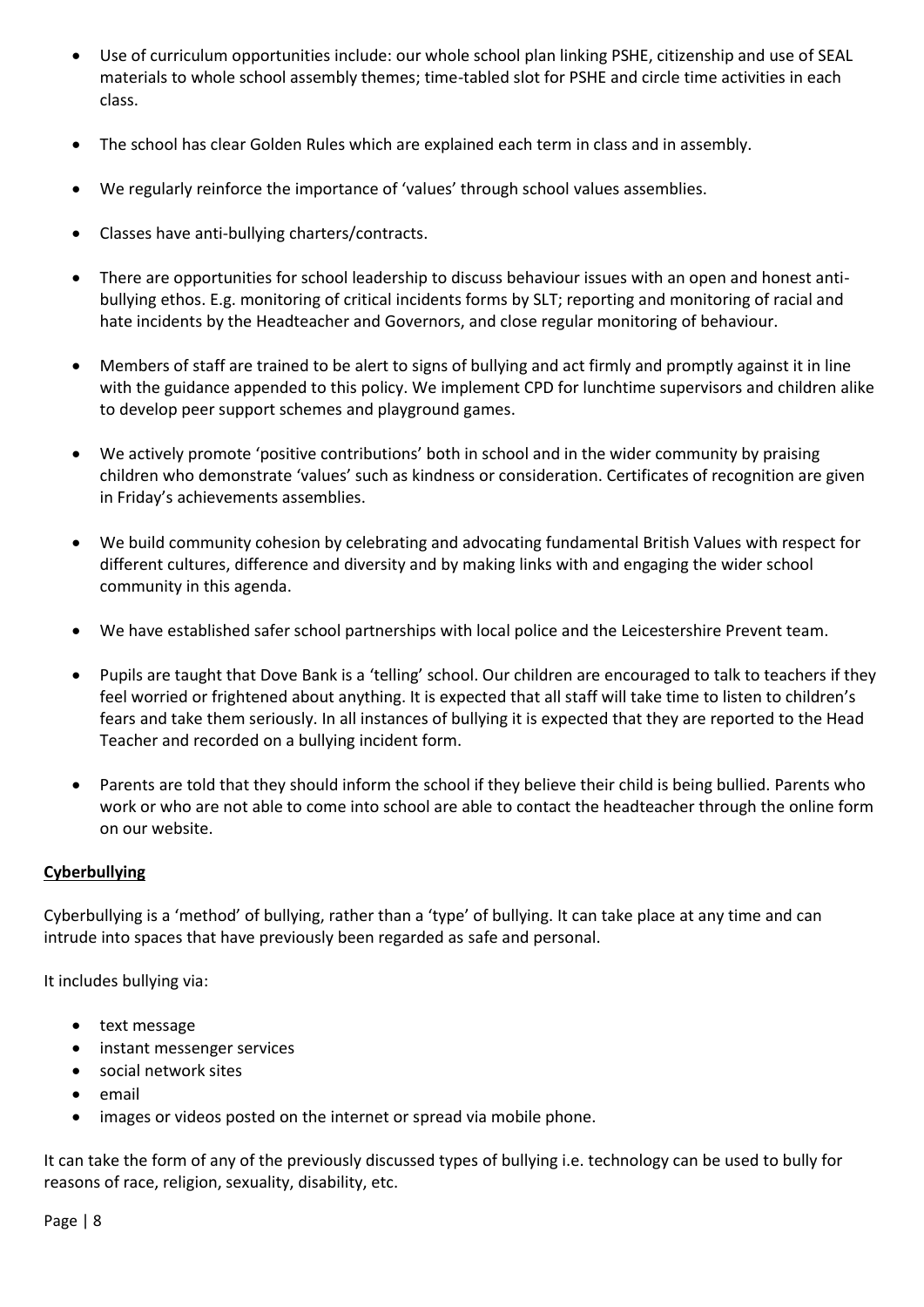The school has a dedicated E-Safety Policy to ensure safe practice is advocated at all times in school. At Dove Bank Primary School the following will take place:

- Cyberbullying will be addressed at least termly through PSHE lessons or assemblies. It will be revisited informally through the year.
- Safer Internet Day will be used to reinforce messages regarding the safe use of technology.
- Information for parents will be put on newsletters and published in the school's website; a meeting for parents to discuss internet safety will be offered annually.
- All children, parents and staff sign an Acceptable Use Agreement
- All incidents of cyberbullying must be reported to the Headteacher. This can be done directly to staff or anonymously through class worry boxes.
- The use of technology will be carefully monitored and evaluated.

Whilst the school recognises that cyberbullying may take place out of school hours, it will wherever possible, step in to mediate a suitable solution. Our E-Safety Policy also takes into account potential issues arising for children who may witness or experience coercive behaviours against the principles of British Values.

# **Sources of further information support and help**

There is a vast amount of information and guidance available about bullying that can provide a wide range of support and help. The following list is just a small selection of the support available that teachers, parents and children have found useful.

| <b>Name of Organisation</b>                   | <b>Telephone Number</b>                                                  | Website                          |
|-----------------------------------------------|--------------------------------------------------------------------------|----------------------------------|
| <b>Act Against Bullying</b>                   | 0845 230 2560                                                            | www.actagainstbullying.com       |
| <b>Advisory Centre for Education</b><br>(ACE) | 0207 704 3370                                                            | www.ace-ed.org.uk                |
| Anti-Bully                                    | not available                                                            | www.antibully.org.uk             |
| Anti-Bullying Alliance (ABA)                  | 0207 843 1901                                                            | www.anti-bullyingalliance.org.uk |
| Anti-bullying Network                         | 0131 651 6103                                                            | www.antibullying.net             |
| Beatbullying                                  | 0845 338 5060                                                            | www.beatbullying.org.uk          |
| <b>Bully Free Zone</b>                        | 01204 454 958                                                            | www.bullyfreezone.co.uk          |
| <b>Bullying Online</b>                        | 020 7378 1446                                                            | www.bullying.co.uk               |
| Childline                                     | 0800 1111 (helpline for children)                                        | www.childline.org.uk             |
| Kidscape                                      | 020 7730 3300 (general enquiries)<br>08451 205204 (helpline-adults only) | www.kidscape.org.uk              |
| <b>NSPCC</b>                                  | 0207 825 2500                                                            | www.nspcc.org.uk                 |
| <b>Parentline Plus</b>                        | 0808 800 2222                                                            | www.parentlineplus.org.uk        |